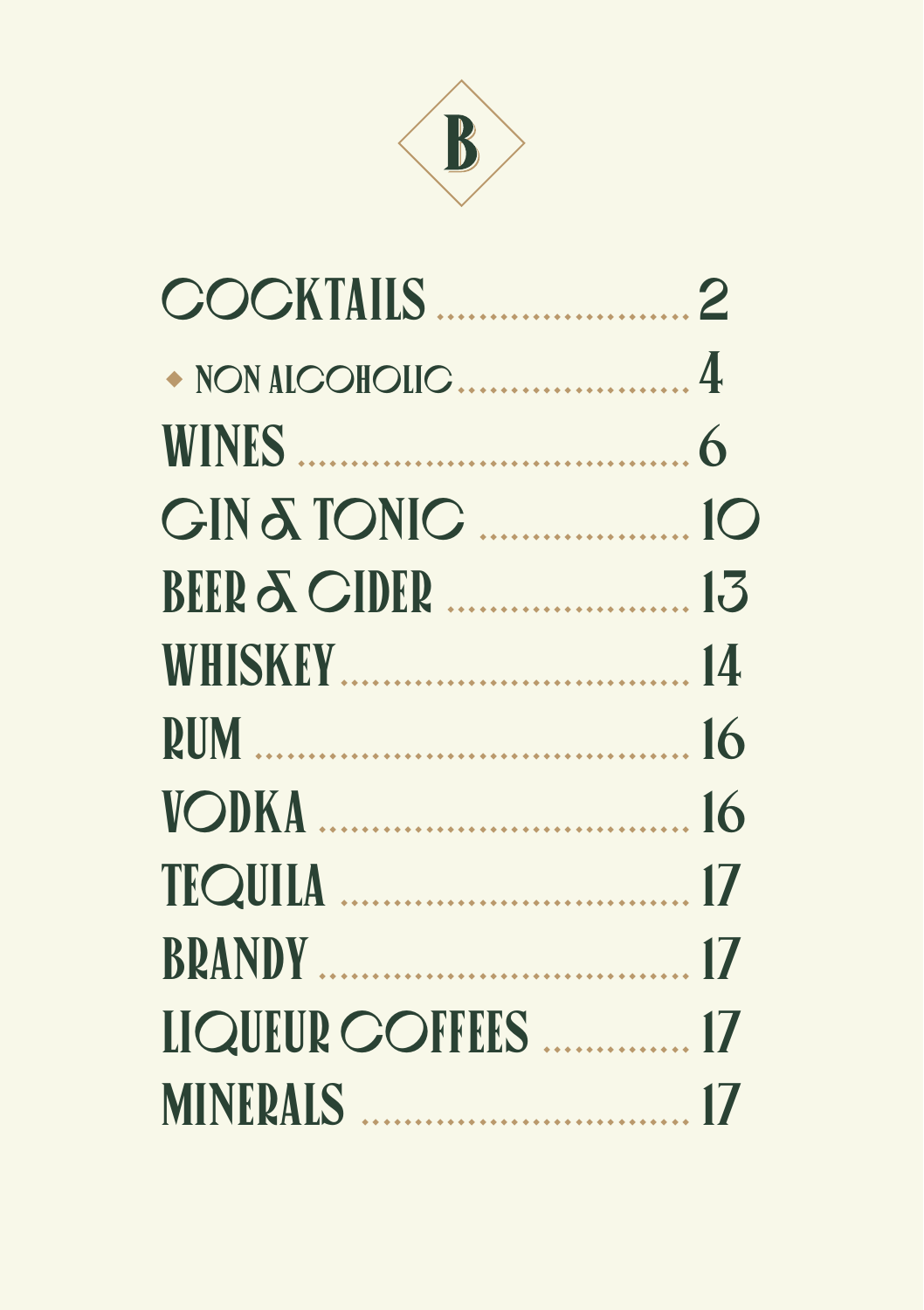## **COCKTAILS**





Plymouth Gin, Crème De Violette, Maraschino, Citrus, Sugar



Hennessy VS, Poire William, Cointreau, Citrus



10.00

Malfy Blood Orange, Crème De Cerise, Citrus, Orgeat



#### **PIÑA COLADA**

10.00

Bacardi Coconut, Bacardi Oro, Coconut Milk, Pineapple, Coconut Cordial



Glendalough Rose, Manzana Verde, Citrus, Raspberry, Sugar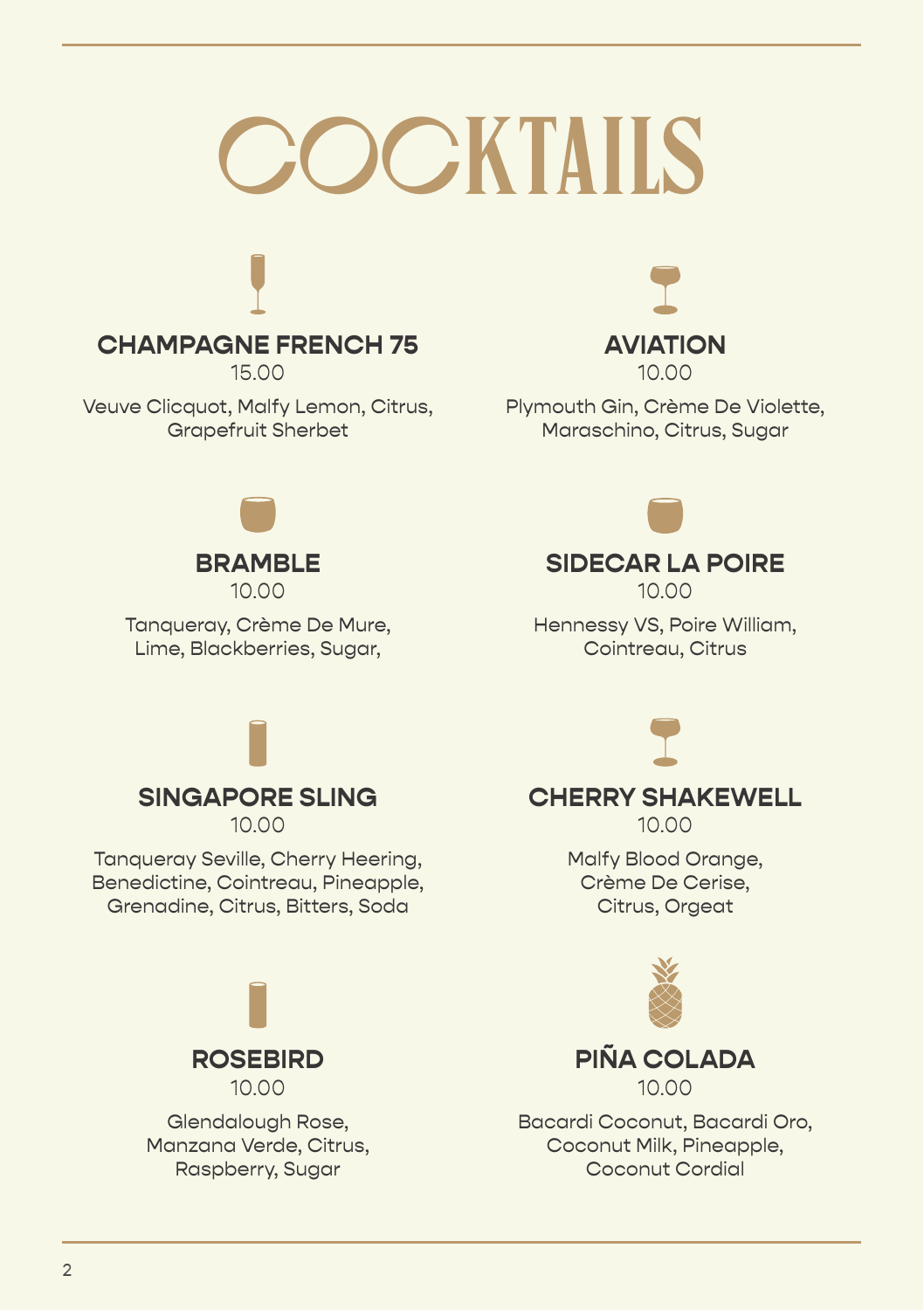



Bushmills American Oak, Honey, Bitters

#### **THE RUM SOUTHSIDE**

10.00

Havana 3, Pineapple, Falernum, Mint, Citrus, Sugar, Passion Fruit



#### **ESPRESSO MARTINI**

11.00

JJ Whitley Vanilla, Kahlúa, Cold Brew Coffee



Jameson Black Barrel, Citrus, Apple Infused Honey, Egg White



#### **PORNSTAR MARTINI**

10.00

Ketel One, Passoa, Citrus, Pineapple, Fresh Passion Fruit, Prosecco Shot



11.00

JJ Whitley Vanilla, Chambord, Crème De Mure, Cinnamon Cordial, Apple, Citrus, Egg White



#### **WILD GARDEN SPRITZ**

10.00

Monkey 47, Rhubarb, Apricot, Strawberry, Citrus, Pinot Grigio

#### DON'T SEE your favourite?

**We can make any classic cocktail on request!**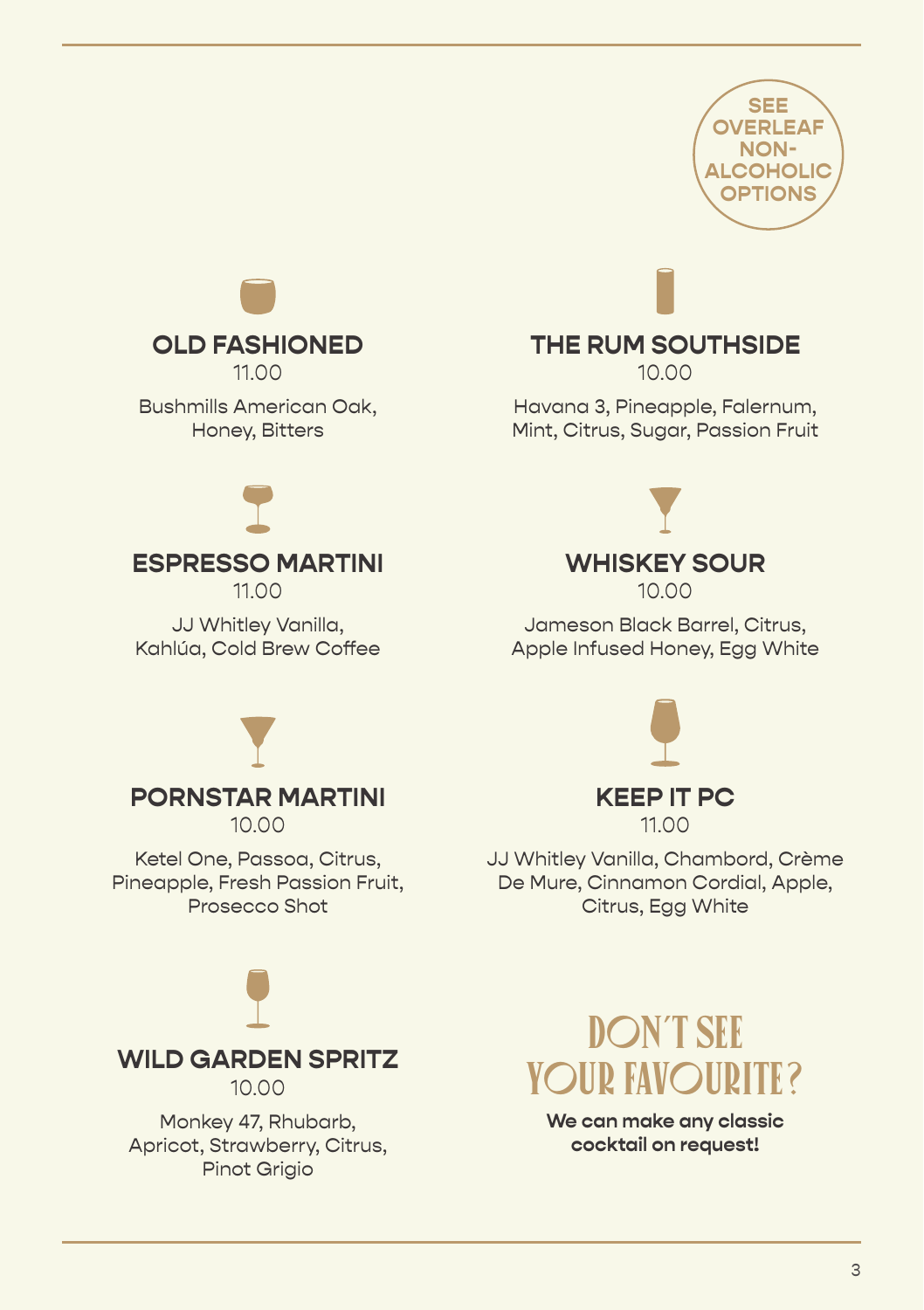



Pineapple, Raspberry, Citrus, Passion Fruit



Apple, Grenadine, Fresh Mint, Bitters, Citrus



Tanqueray 0.0, Citrus, Blackberries, Apple



Fever-Tree Tonic, Lime Juice, Sugar, Ginger Beer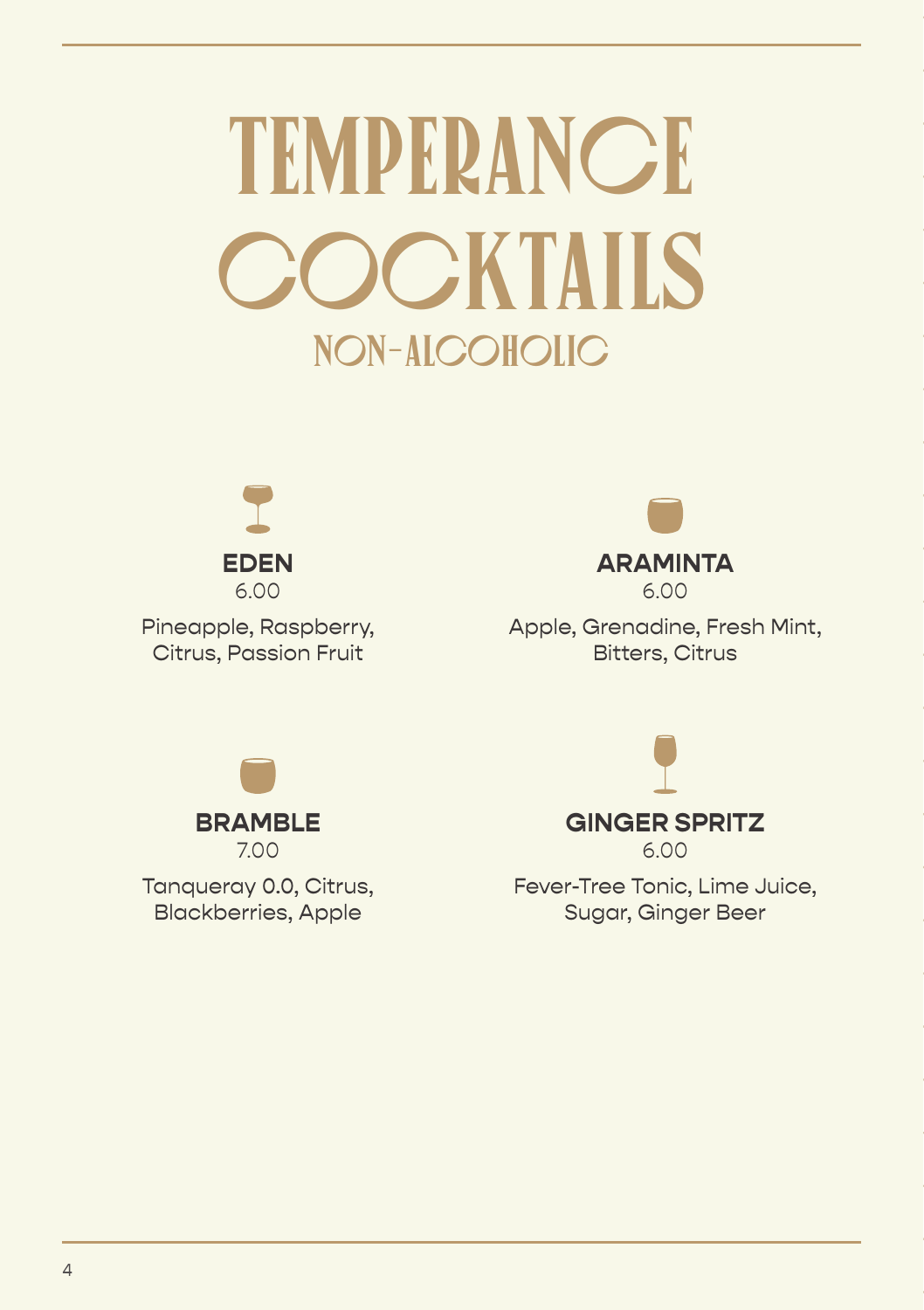## EVERYTHING IN moderation, including moderation.

**OSCAR WILDE**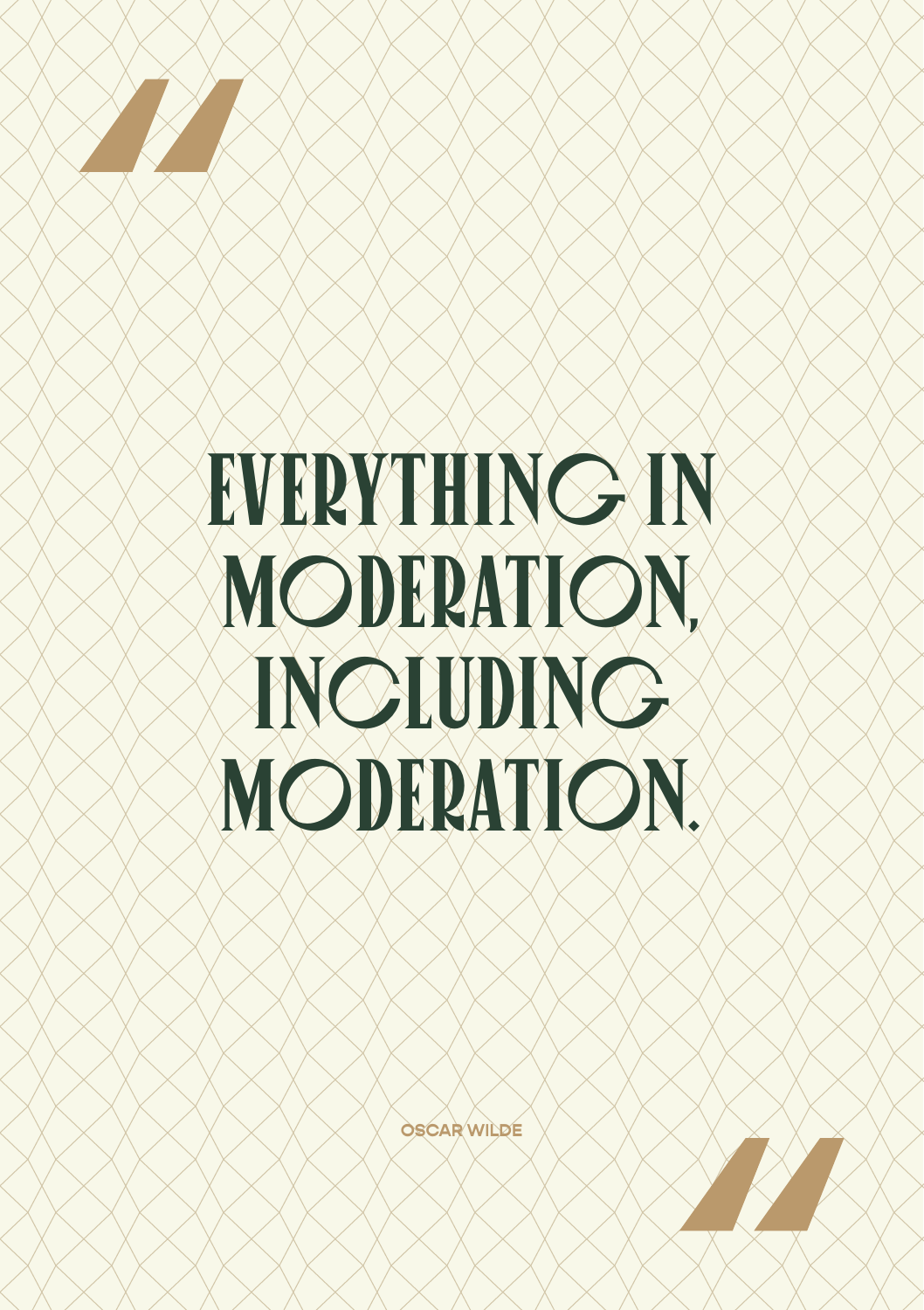## WINES

#### **DED**

**TINI, SANGIOVESE RUBICONE, ITALY**

175ml 5.00 500ml14.00 Bottle 21.00

**NOVECENTO, MALBEC, ARGENTINA** 175ml 5.20 500ml14.80 Bottle 22.00

**MELEA, TEMPRANILLO, SPAIN** 175ml 5.50 500ml15.40 Bottle 23.00

**ELICIO, GRENACHE & MERLOT, FRANCE**

175ml 5.80 500ml16.00 Bottle 24.00

**CHÂTEAU BAUDUC, BORDEAUX SUPÉRIEUR, FRANCE** Bottle 25.00

**ROPITEAU 'LES PLANTS NOBLE' PINOT NOIR, FRANCE** Bottle 25.00

**EMPORIUM, APPASSIMENTO ROSSO SALENTO, ITALY** Bottle 26.00

**SANTA ALICIA, CARMÉNÈRE, CHILE** Bottle 27.00

**MURPHY-GOODE, ZINFANDEL, USA** Bottle 28.00

**ARNEGUI, RESERVA RIOJA, SPAIN** Bottle 29.00

**JOHN X MERRIMAN, CABERNET SAUVIGNON, SOUTH AFRICA** Bottle 29.00

**THE CROSSINGS, PINOT NOIR, NEW ZEALAND** Bottle 30.00

**CHATEAU DE BEAUREGARD, MORGON GRAND CRAS 2018, FRANCE** Bottle 35.00

**FARINA, VALPOLICELLA, MONTECORNA, RIPASSO, ITALY** Bottle 38.00

**LANGMEIL, BLOCKBUSTER SHIRAZ, AUSTRALIA** Bottle 42.00

**CANTINA DIOMEDE, CANACE, NERO DI TROIA, ITALY** Bottle 48.00

**MARTIN WAßMER, MALTESERGARTEN, SPÄTBURGUNDER, GERMANY** Bottle 55.00

**AU BON CLIMAT, PINOT NOIR, KNOX ALEXANDER 2017, USA** Bottle 65.00

**CHÂTEAU LILIAN LADOUYS, SAINT-ESTÈPHE, FRANCE** Bottle 70.00

**DOMAINE DU VIEUX TELEGRAPHE, LA CRAU, CHÂTEAUNEUF DU PAPE 2009, FRANCE** Bottle 85.00

**CHÂTEAU LANGOA-BARTON 2009, FRANCE** Bottle 90.00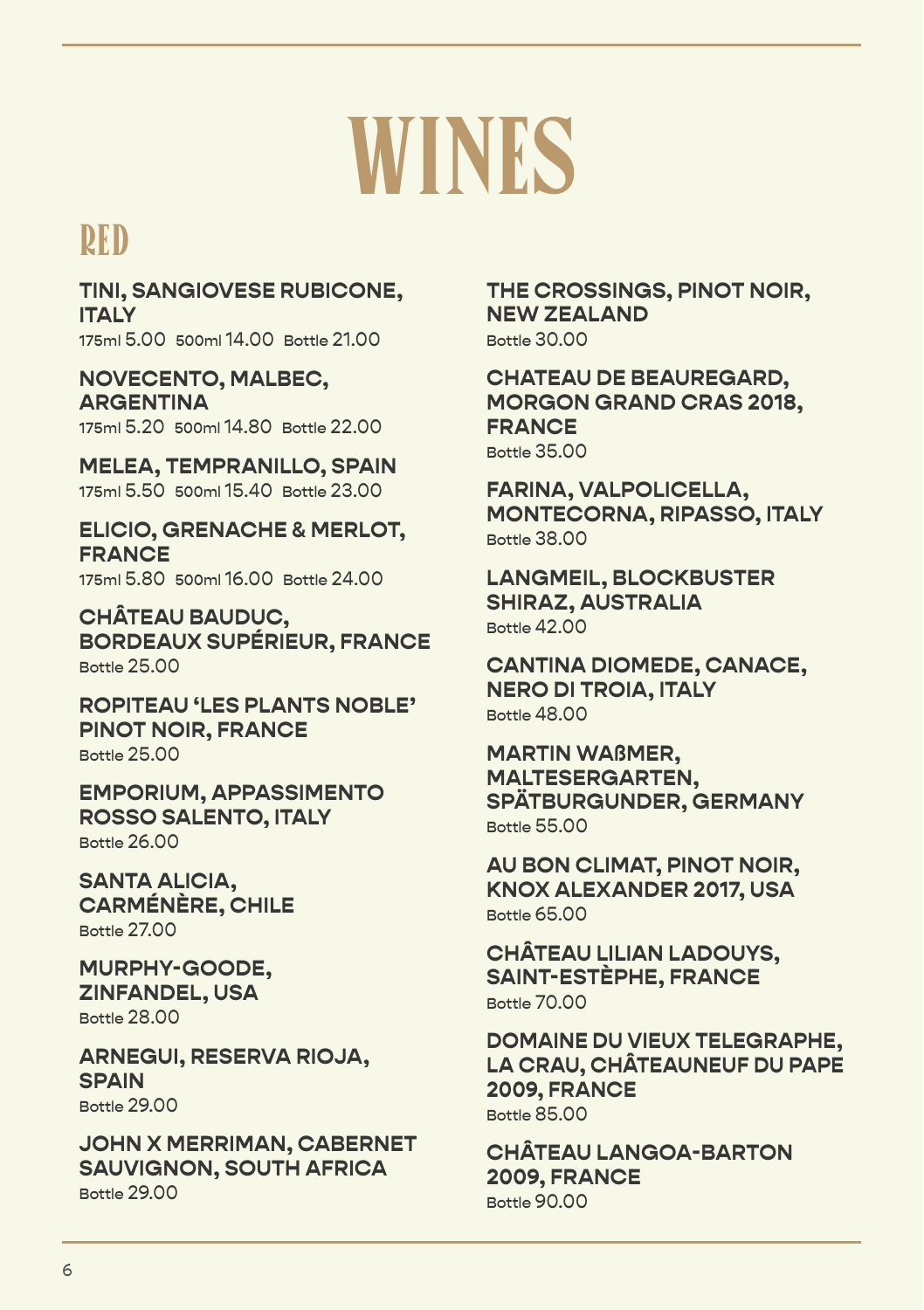

#### **WHITE**

**TINI, GRECANICO, PINOT GRIGIO, ITALY**

175ml 5.00 500ml14.00 Bottle 21.00

**NORTE SUR, CHARDONNAY, SPAIN** 175ml 5.40 500ml14.70 Bottle 22.00

**ROPITEAU 'LES PLANTS NOBLE' SAUVIGNON BLANC, FRANCE** 175ml 5.50 500ml15.40 Bottle 23.00

**CLINE CELLARS, VIOGNIER 2020, USA** 175ml 5.90 500ml16.70 Bottle 25.00

**CURIOUS KIWI, SAUVIGNON BLANC, NEW ZEALAND** Bottle 26.00

**PICPOUL DE PINET, SAINT-PEYRE, FRANCE** Bottle 26.00

**MUSCADET, SÈVRE ET MAINE, SUR LIE, LA GRIFFE, FRANCE** Bottle 28.00

**CHÂTEAU BAUDUC, BORDEAUX BLANC, FRANCE** Bottle 29.00

**RUSSBACH, RIESLING, GERMANY** Bottle 30.00

**PAJZOS TOKAJI, FURMINT DRY 2018, HUNGARY** Bottle 31.00

**LANGMEIL, 3 GARDENS, VMR, AUSTRALIA** Bottle 31.00

**SAND BOY, ALBARINO, CHILE** Bottle 31.00

**MURPHY-GOODE, CHARDONNAY, USA** Bottle 32.00

**BATASIOLO, GAVI DI GAVI, ITALY** Bottle 36.00

**MUGA, BLANCO, SPAIN** Bottle 37.00

**JOSEPH DROUHIN, MÂCON-LUGNY 'LES CRAYS' BURGUNDY, FRANCE** Bottle 39.00

**JOSEPH DROUHIN, CHABLIS, BURGUNDY, FRANCE** Bottle 45.00

**LAPOSTOLLE, CUVÉE ALEXANDRE, CHARDONNAY, CHILE** Bottle 45.00

**DOMAINE PIERRE MARTIN, SANCERRE, FRANCE** Bottle 47.00

**TYLER ZOTOVICH FAMILY, CHARDONNAY, SANTA RITA HILLS, USA** Bottle 60.00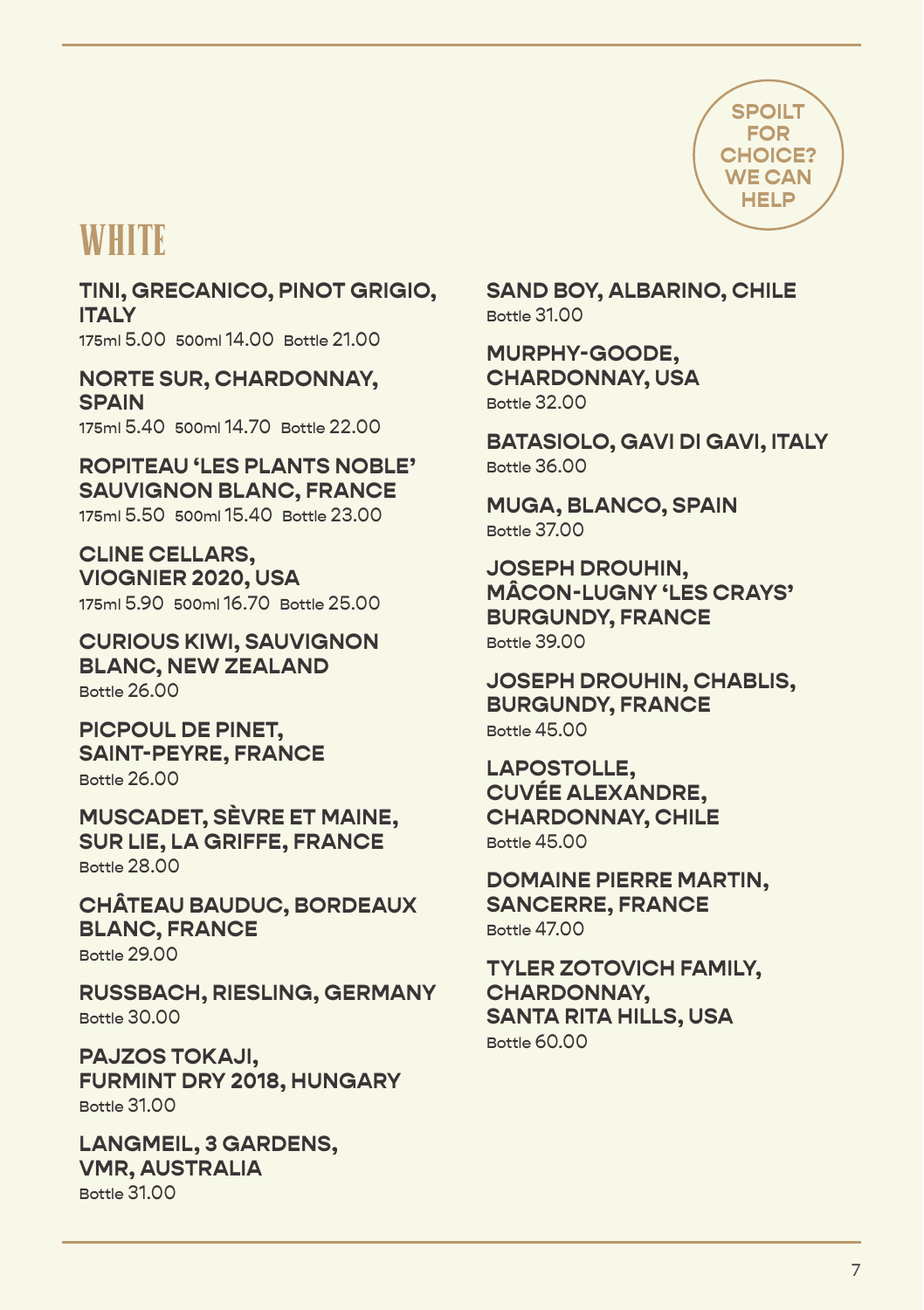#### **CHAMPAGNE** & SPARKLING

**BREGANZE, PROSECCO, SPUMANTE, ITALY** 175ml 6.50 Bottle 25.00

**MOËT & CHANDON, BRUT IMPERIAL, FRANCE** Bottle 54.00

**VEUVE CLICQUOT, BRUT, FRANCE** 175ml 15.00 Bottle 58.00

**VEUVE CLICQUOT, BRUT ROSÉ, FRANCE** Bottle 80.00



**CRANE LAKE, WHITE ZINFANDEL, CALIFORNIA** 175ml 4.80 500ml 13.50 Bottle 20.00

**ELICIO GRENACHE, SYRAH ROSÉ, FRANCE** 175ml 5.50 500ml 15.50 Bottle 23.00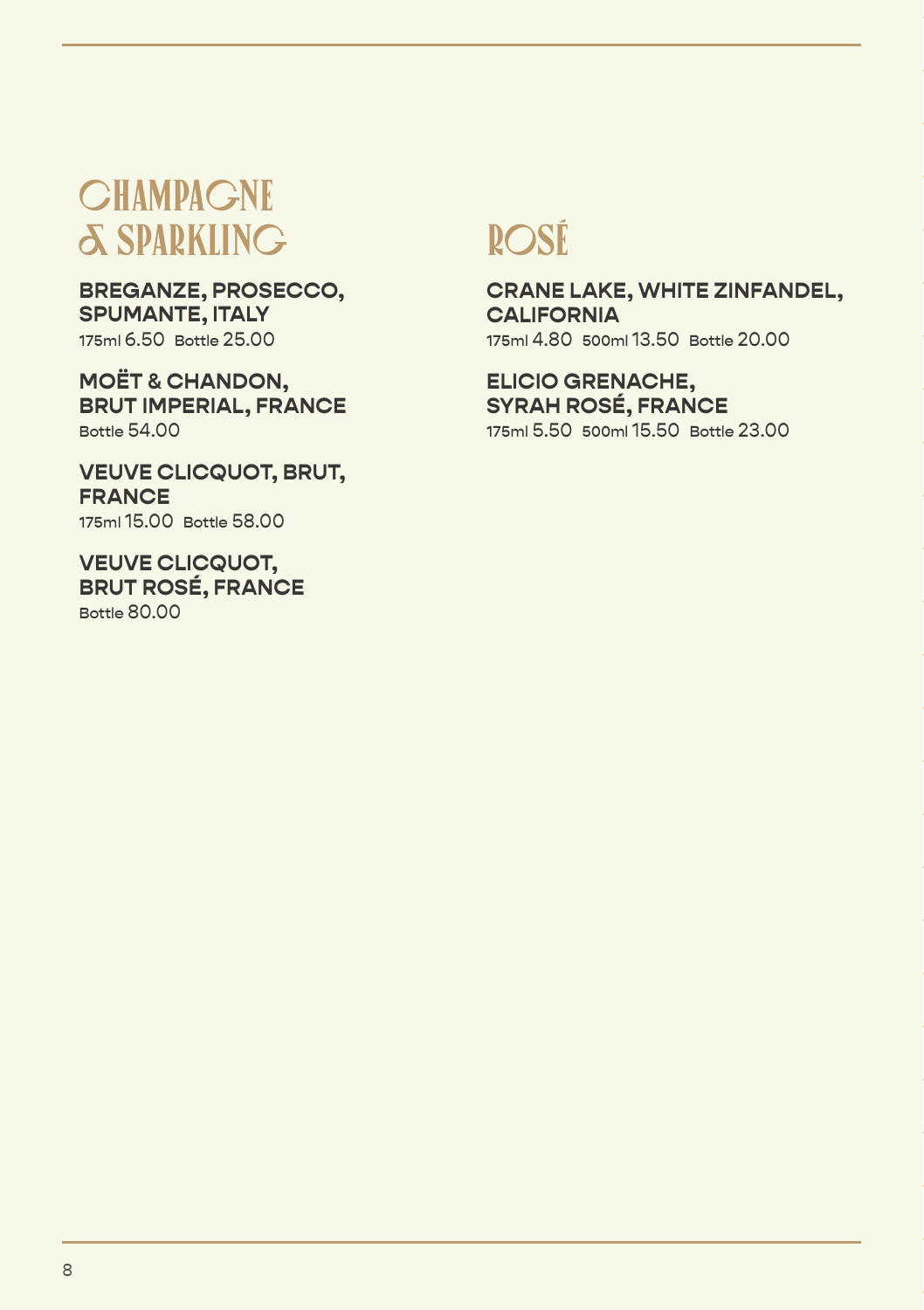## I CAN RESIST anything EXCEPT temptation.

**OSCAR WILDE**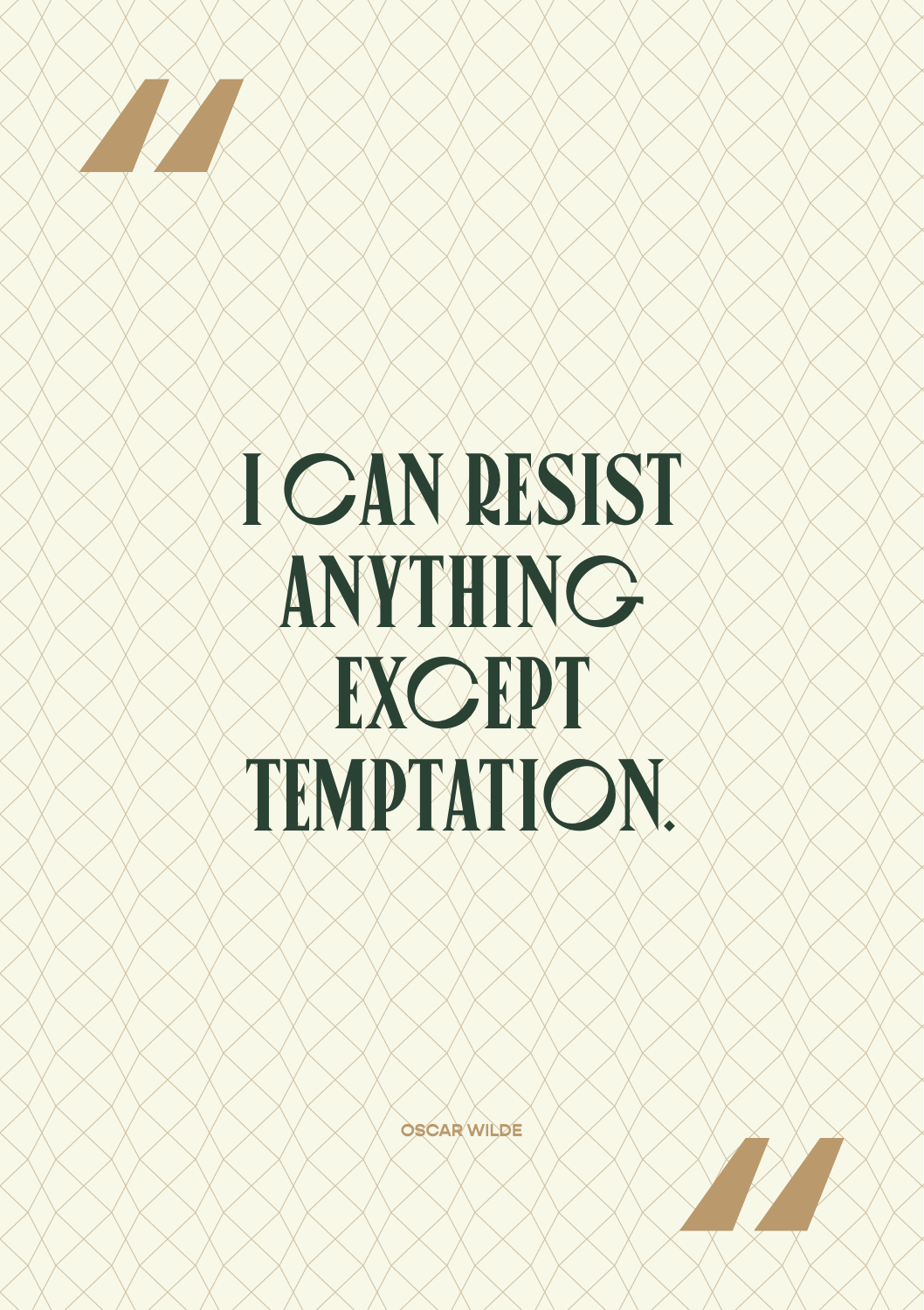## **IRISH GIN SERVES** THE BOWERY SELECTION

#### **SHORTCROSS**

Fever-Tree Elderflower Tonic, Orange Peel, Mint

#### **METHOD AND MADNESS**

Fever-Tree Mediterranean Tonic, Lemon, Rosemary

#### **NINTH WAVE**

Fever-Tree Tonic, Fresh Grapefruit

#### **GLENDALOUGH WILD BOTANICAL**

Fever-Tree Light Tonic, Fresh Berries, Lime

#### **50ML SERVE**

### all 10.00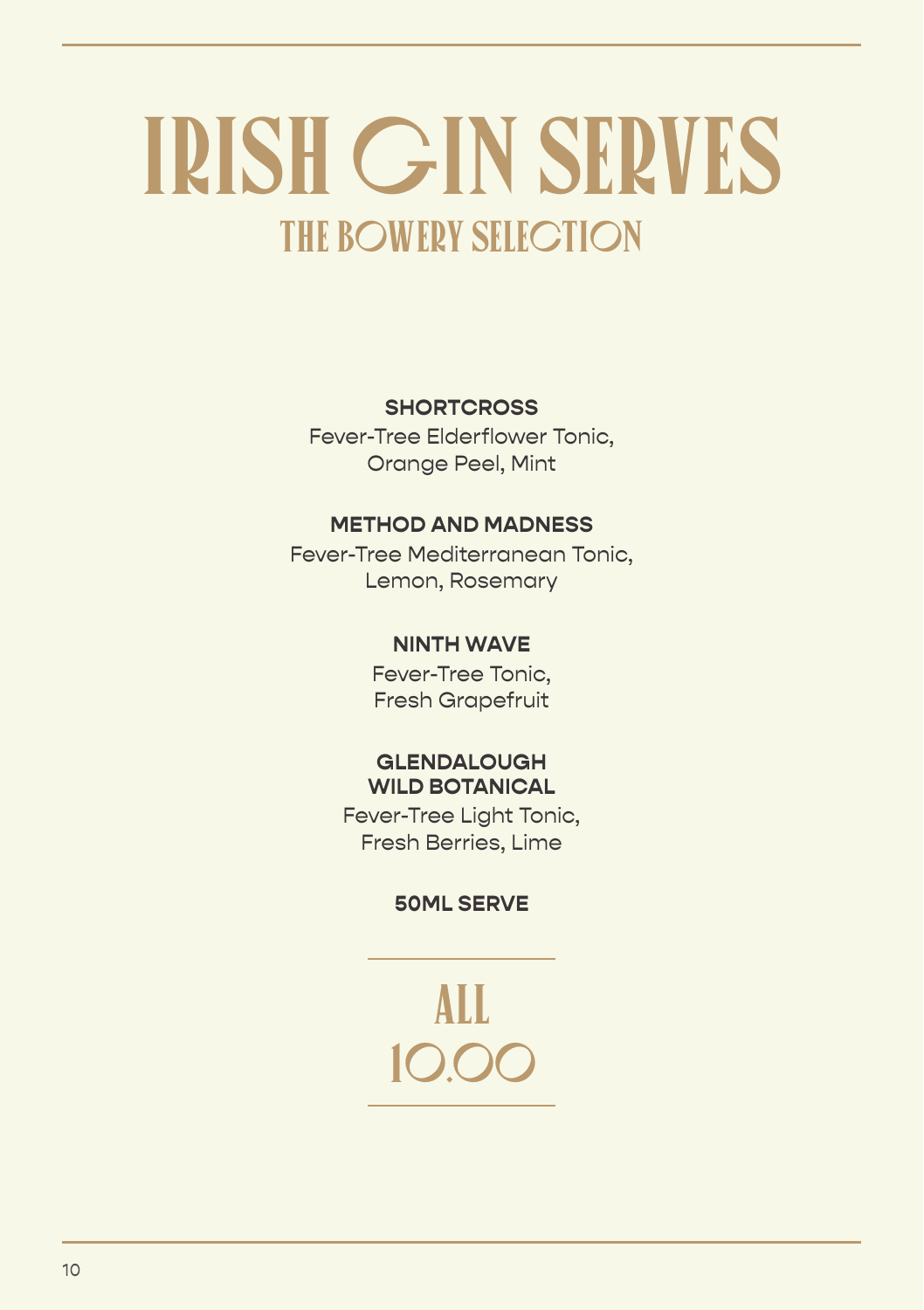# **GIN LIST**

**SEE OVERLEAF FOR OUR TONICS**

| Aviation                   | 5.80 | Hoxton                           | 6.00 |
|----------------------------|------|----------------------------------|------|
| <b>Bathtub</b>             | 6.30 | Jensen's Old Tom                 | 5.60 |
| <b>Beefeater</b>           | 4.60 | Kilbroney                        | 4.80 |
| Beefeater 24               | 5.80 | <b>Little Bird</b>               | 5.80 |
| <b>Beefeater</b>           |      | <b>Malfy Originale</b>           | 5.80 |
| <b>Blood Orange</b>        | 4.80 | <b>Malfy Lemon</b>               | 5.80 |
| <b>Beefeater Pink</b>      | 4.80 | <b>Malfy Pink Grapefruit</b>     | 5.80 |
| <b>Bloom</b>               | 5.80 | <b>Malfy Blood Orange</b>        | 5.80 |
| <b>Bloom Jasmine</b>       | 5.80 | <b>Martin Miller's</b>           | 5.30 |
| <b>Bols Genever</b>        | 6.00 | <b>Method and Madness</b>        | 6.50 |
| <b>Bombay Sapphire</b>     | 4.80 | Monkey 47                        | 8.00 |
| <b>Boodles</b>             | 4.80 | <b>Ninth Wave</b>                | 5.50 |
| <b>Boodles Mulberry</b>    | 4.80 | Opihr                            | 4.80 |
| <b>The Botanist</b>        | 6.30 | <b>Oxley Classic</b>             | 6.60 |
| <b>Brockmans</b>           | 6.30 | Plymouth                         | 4.90 |
| <b>Citadelle Gin</b>       | 5.80 | <b>Plymouth Sloe</b>             | 5.20 |
| Daffy's                    | 5.50 | Portobello Road No. 171          | 4.90 |
| Daffy's Mulberry           | 5.50 | <b>Shortcross</b>                | 6.30 |
| <b>Dingle</b>              | 5.50 | <b>Shortcross Rosie's Garden</b> | 6.00 |
| Edinburgh                  | 5.30 | <b>Star Of Bombay</b>            | 5.80 |
| <b>Edinburgh Rose</b>      | 5.30 | Tanqueray                        | 5.00 |
| <b>Edinburgh Rhubarb</b>   | 5.30 | <b>Tanqueray Rangpur</b>         | 5.30 |
| <b>Edinburgh Raspberry</b> | 5.30 | <b>Tanqueray Sevilla</b>         | 5.30 |
| <b>G'Vine Floraison</b>    | 6.00 | <b>Tanqueray No. 10</b>          | 6.00 |
| Glendalough                | 5.80 | <b>Whitley Neill</b>             | 5.00 |
| <b>Glendalough Rose</b>    | 5.80 | <b>Whitley Neill</b>             |      |
| Gordon's                   | 4.60 | <b>Rhubarb &amp; Ginger</b>      | 5.00 |
| Gordon's Premium Pink      | 4.80 |                                  |      |
| Hendrick's                 | 5.30 |                                  |      |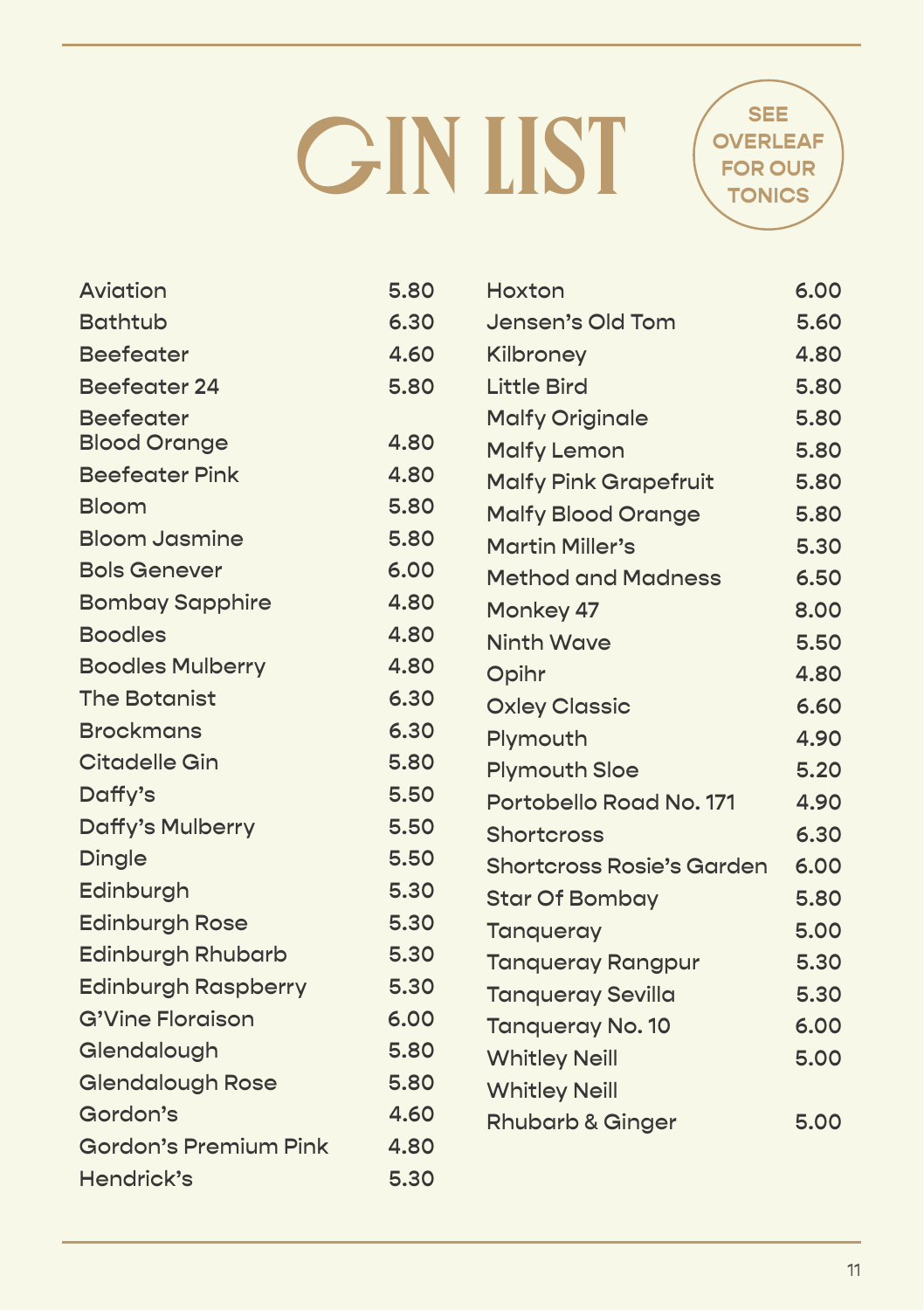## TONIC

Tonic Light Tonic Mediterranean Tonic Elderflower Tonic Ginger Ale

#### FEVER-TREE SCHWEPPES

Tonic Slimline Tonic Soda Water Ginger Ale Lemonade Bitter Lemonade

All 3.00

All 2.30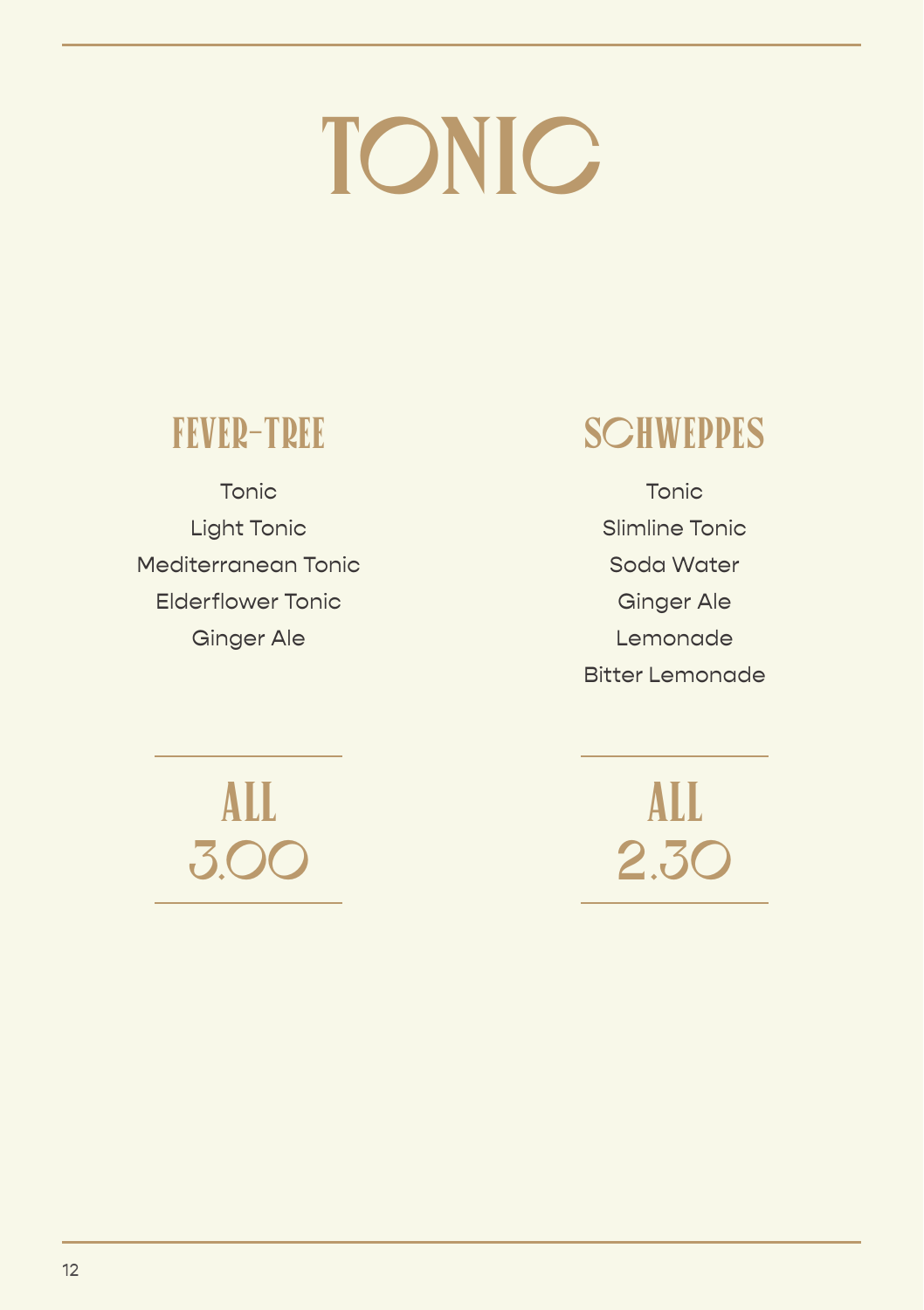# BEER, CIDER & MORE

#### DRAUGHT BEER

| Guinness                                                       | 6.00 |
|----------------------------------------------------------------|------|
| Carlsberg                                                      | 6.00 |
| Smithwick's                                                    | 6.00 |
| Heineken                                                       | 6.00 |
| Peroni                                                         | 6.50 |
| Coors Light                                                    | 6.00 |
| Pravha                                                         | 6.00 |
| Punk IPA                                                       | 6.50 |
| Estrella Damm                                                  | 6.00 |
| <b>Heverlee</b>                                                | 6.50 |
| <b>Bell's Brewery</b><br><b>Monkey Shaving</b><br>the Goat IPA | 6.00 |
|                                                                |      |

### BOTTLED BEER

| <b>BrewDog Elvis Juice</b> | 6.00 |
|----------------------------|------|
| <b>BrewDog Punk IPA</b>    | 5.50 |
| Coors Light                | 5.00 |
| Corona                     | 5.00 |
| Erdinger Weissbier         | 6.00 |
| Heineken                   | 5.00 |
| Peroni                     | 5.00 |
| <b>Peroni Gluten Free</b>  | 5.50 |

#### **BOTTLED CIDER & MORE**

| Kopparberg<br><b>Strawberry &amp; Lime</b> | 5.75 |
|--------------------------------------------|------|
| Kopparberg<br>Elderflower & Lime           | 5.75 |
| MacIvors Medium                            | 5.75 |
| <b>MacIvors</b><br><b>Traditional Dry</b>  | 5.75 |
| <b>Magners</b>                             | 5.50 |
| <b>West Coast Cooler</b>                   | 5.50 |
| <b>West Coast Rosé</b>                     | 5.5  |

#### Non-alcoholiC

| Guinness 0.0 Draught        | 5.50 |
|-----------------------------|------|
| Erdinger Alkoholfrei Bottle | 5.00 |
| Peroni Libera Bottle        | 4.50 |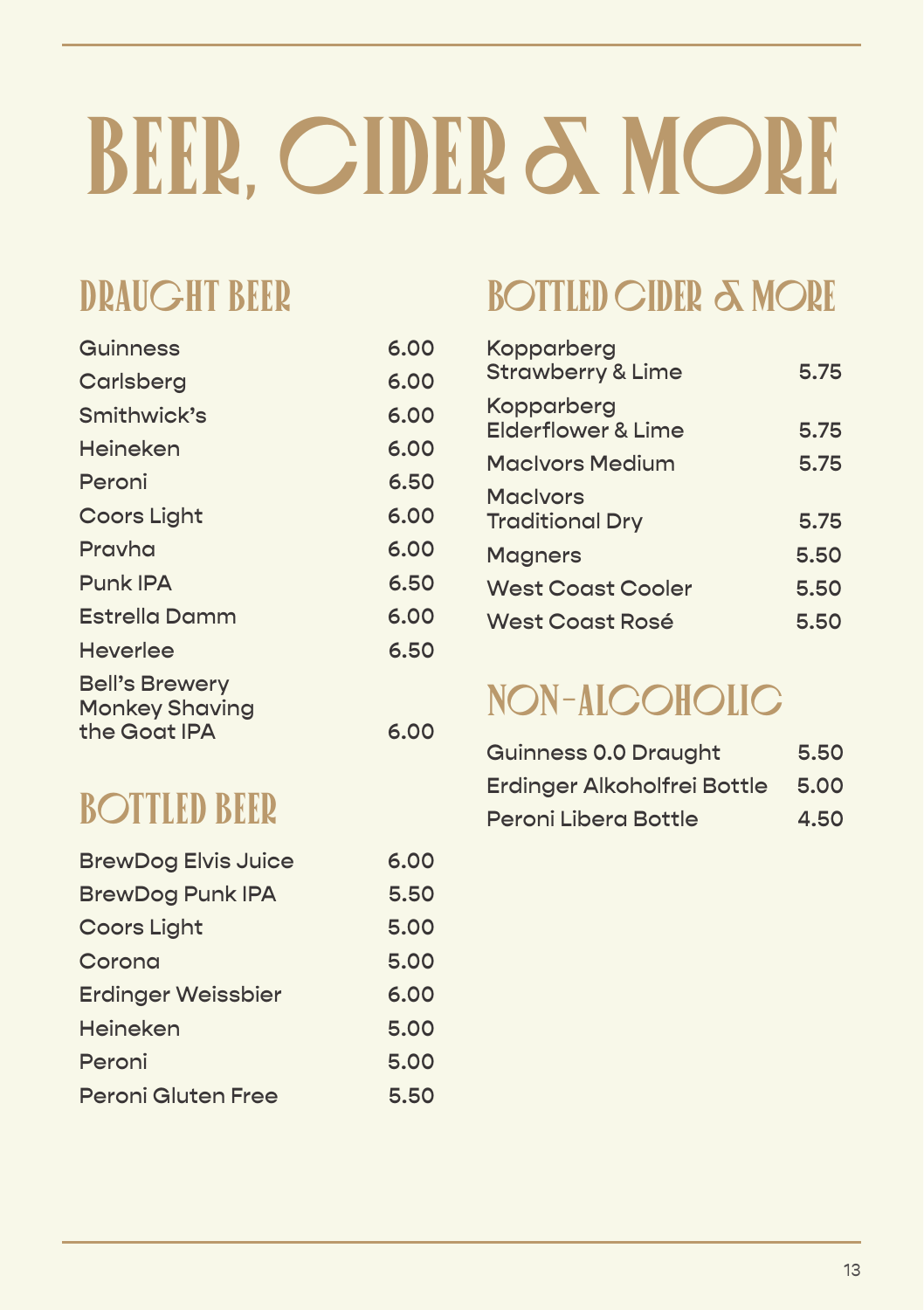## **WHISKEY**

### IRISH Whiskey

| <b>Bushmills</b>             | 4.60  | <b>Method and Madness</b>                       |       |
|------------------------------|-------|-------------------------------------------------|-------|
| <b>Bushmills</b>             |       | Pot Still                                       | 9.50  |
| Caribbean Rum Cask           | 5.00  | <b>Method and Madness</b>                       | 6.90  |
| <b>Bushmills Red</b>         | 4.80  | <b>Single Grain</b>                             |       |
| <b>Bushmills Black Bush</b>  | 5.00  | <b>Method and Madness</b><br><b>Single Malt</b> | 10.00 |
| <b>Bushmills 21 Year Old</b> | 21.00 | <b>Midleton Very Rare</b>                       | 21.00 |
| <b>Bushmills 16 Year Old</b> | 14.00 | Paddy                                           | 4.60  |
| <b>Bushmills 10 Year Old</b> | 5.50  | <b>Powers Gold</b>                              | 4.70  |
| <b>Dead Rabbit Whiskey</b>   | 6.80  | Powers John Lane                                | 8.50  |
| Glendalough                  |       |                                                 |       |
| <b>Double Barrel</b>         | 4.80  | <b>Powers Three Swallows</b>                    | 6.00  |
| Glendalough                  |       | Proper 12                                       | 4.80  |
| <b>Triple Barrel</b>         | 5.30  | <b>Red Spot</b>                                 | 15.00 |
| <b>Green Spot</b>            | 8.00  | Redbreast 12 Year Old                           | 7.50  |
| Jameson                      | 4.80  | Redbreast 15 Year Old                           | 14.00 |
| Jameson 1780 12 Year Old     | 12.00 | Roe & Co                                        | 5.00  |
| Jameson 18 Year Old          | 19.00 | Roe & Co 13 Year Old                            | 6.50  |
| Jameson Black Barrel         | 6.00  | <b>Sexton Single Malt</b>                       | 5.00  |
| Jameson                      |       | <b>Teeling Single Malt</b>                      | 6.90  |
| <b>Caskmates IPA</b>         | 5.00  | <b>Teeling Small Batch</b>                      | 6.30  |
| Jameson                      |       | <b>Teeling Single Grain</b>                     | 6.20  |
| <b>Caskmates Stout</b>       | 5.00  | The Quiet Man                                   | 4.50  |
| <b>Jameson Cold Brew</b>     | 6.50  | <b>The Quiet Man</b>                            |       |
| <b>Jameson Crested</b>       | 5.00  | 8 Year Old Single Malt                          | 5.30  |
| Lockes Irish                 | 5.50  | Yellow Spot 12 Year Old                         | 13.00 |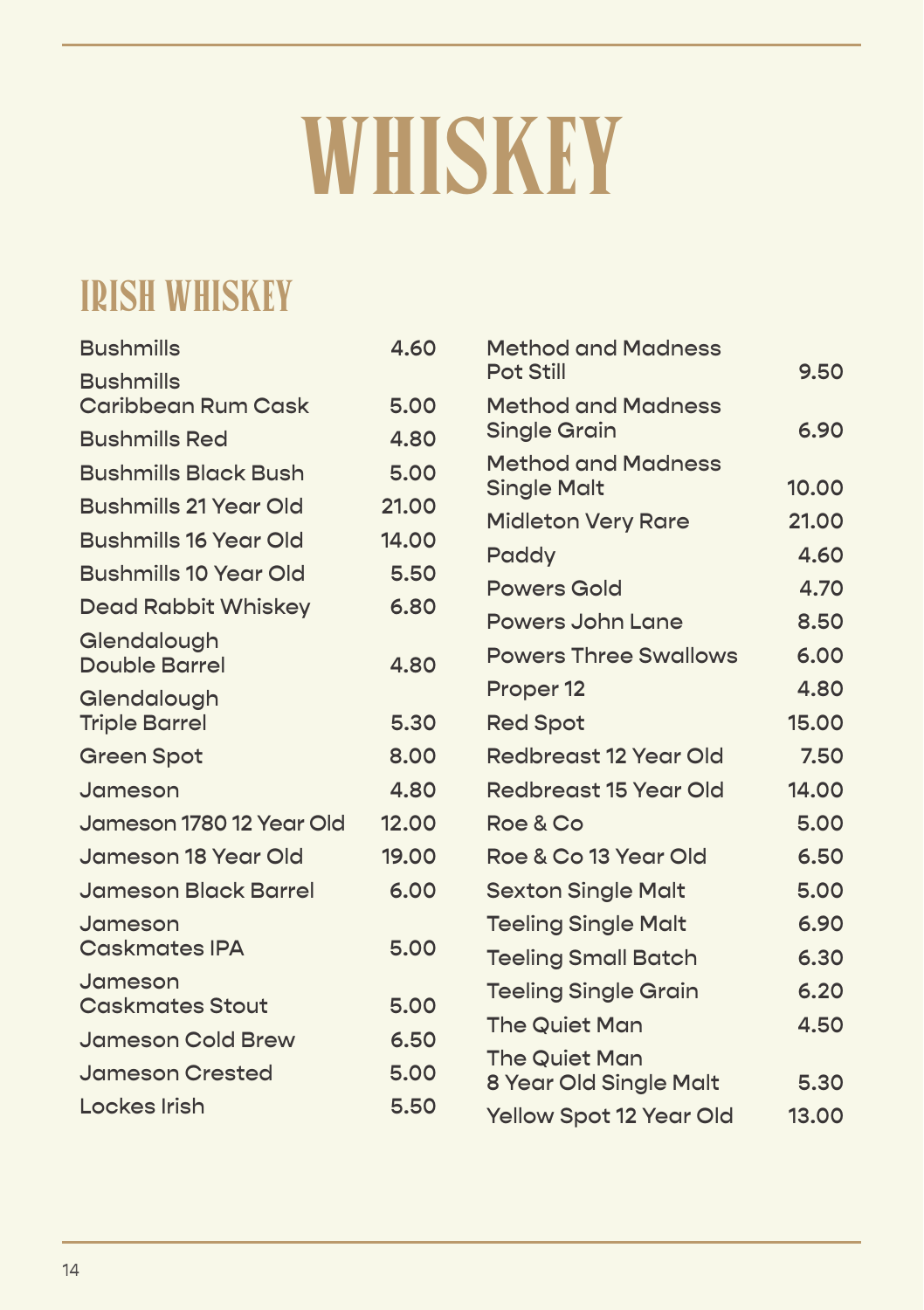### **AMERICAN WHISKEY**

| <b>Bulleit 10 Year Old</b>                                    | 7.50  |
|---------------------------------------------------------------|-------|
| <b>Bulleit 95 Rye</b>                                         | 5.30  |
| <b>Bulleit Bourbon</b>                                        | 5.00  |
| Canadian Club                                                 | 4.80  |
| <b>Elijah Craig Small</b><br><b>Batch Bourbon 12 Year Old</b> | 6.50  |
| <b>Four Roses</b>                                             |       |
| <b>Yellow Label</b>                                           | 5.00  |
| <b>Jack Daniel's</b>                                          | 5.00  |
| Jack Daniel's<br>Gentleman Jack                               | 5.50  |
| Jack Daniel's<br><b>Tennessee Honey</b>                       | 5.00  |
| Jack Daniel's<br><b>Tennessee Rye</b>                         | 6.00  |
| Jack Daniel's<br><b>Single Barrel</b>                         | 8.00  |
| Maker's Mark                                                  | 5.80  |
| Sazerac Rye 6 Year Old                                        | 10.00 |
| <b>Woodford Reserve</b>                                       | 6.00  |

### **SCOTCH WHISKY**

| Auchentoshan                                      |       |
|---------------------------------------------------|-------|
| Three Wood                                        | 8.50  |
| <b>Bells</b>                                      | 4.30  |
| <b>Bruichladdich</b><br><b>The Classic Laddie</b> | 7.00  |
| Glenfarclas 10 Year Old                           | 6.00  |
| Glenfarclas 15 Year Old                           | 9.50  |
| Glenfarclas 25 Year Old                           | 16.50 |
| Glenfiddich 12 Year Old                           | 5.50  |
| Johnnie Walker Black                              | 5.20  |
| Johnnie Walker Red                                | 4.80  |
| Johnnie Walker<br>White Walker                    | 5.50  |
| Lagavulin 16 Year Old                             | 8.00  |
| Laphroaig 10 Year Old                             | 7.00  |
| Monkey Shoulder                                   | 5.50  |
| Oben 14 Year Old                                  | 9.00  |
| Talisker 10 Year Old                              | 6.50  |

### Japanese Whisky

| Nikka From The Barrel | 9.50 |
|-----------------------|------|
| Nikka All Malt        | 9.00 |
| Nikka Pure Malt White | 8.00 |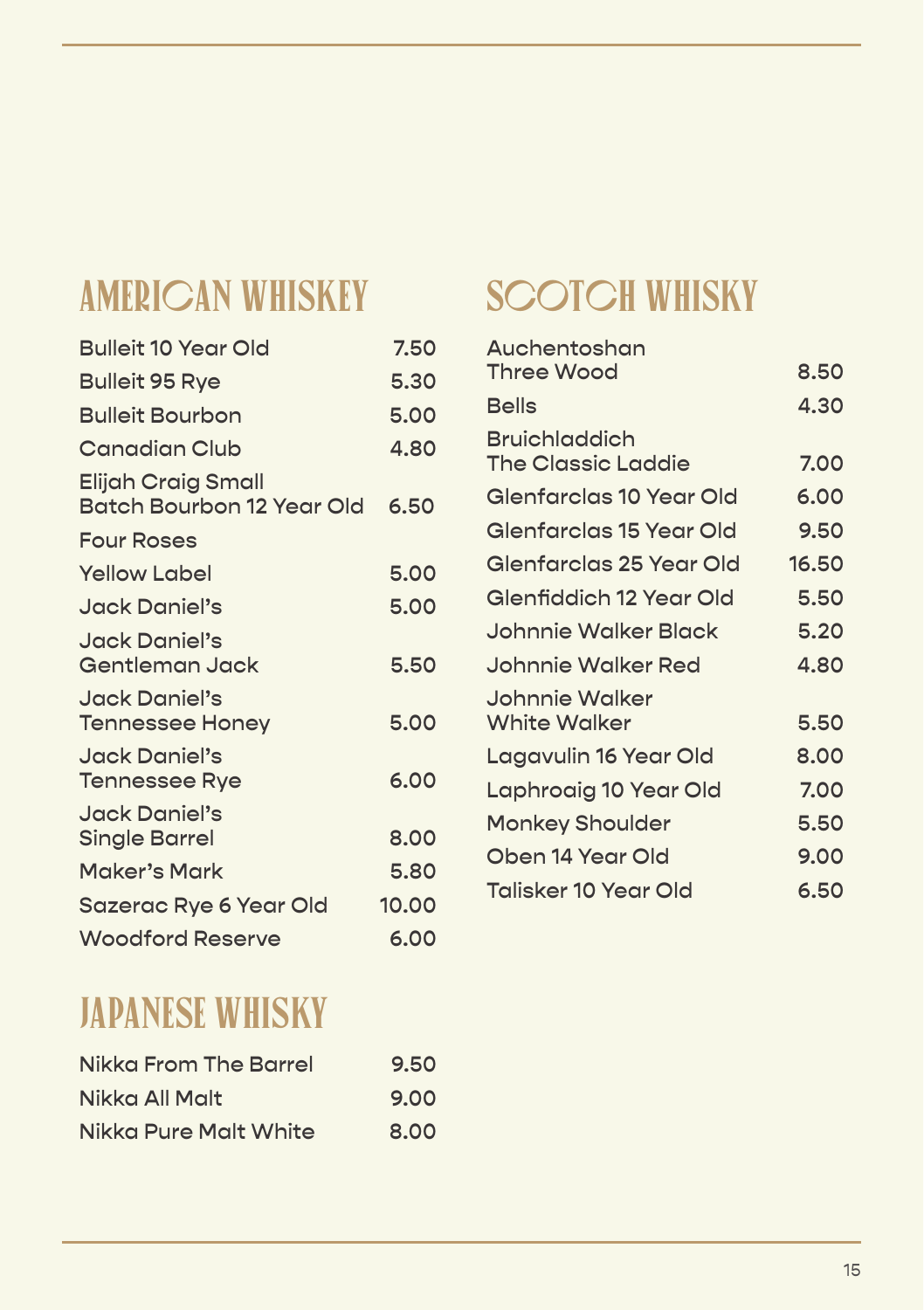## THE REST

### **RUM**

| <b>Appleton Estate</b>               |      | <b>Clement Vsop Agricole</b>                     | 6.50  |
|--------------------------------------|------|--------------------------------------------------|-------|
| <b>12 Year Old Rare Blend</b>        | 7.00 | El Dorado 3 Year Old                             | 5.00  |
| <b>Appleton Estate</b>               |      | <b>Goslings Black Seal</b>                       | 5.00  |
| <b>Single Signature Blend</b>        | 5.00 | Havana Club 3 Year Old                           | 4.80  |
| <b>Banks 5 Rum</b>                   | 7.00 | Havana Club 7 Year Old                           | 5.20  |
| Bacardí                              | 4.80 | Havana Club                                      |       |
| <b>Bacardí Carta Fuego</b>           | 4.90 | Añejo Especial                                   | 5.00  |
| <b>Bacardí Spiced</b>                | 4.90 | Kraken Black Spiced                              | 5.00  |
| <b>Bacardí Carta Negra</b>           | 4.90 | <b>Mount Gay Black Barrel</b>                    | 5.30  |
| <b>Bacardí</b>                       |      | <b>Mount Gay Eclipse</b>                         | 5.00  |
| Carta Ocho 8 Year Old                | 5.30 | Mount Gay Xo                                     | 7.00  |
| <b>Bacardí Gold</b>                  | 5.20 | <b>Myers's Original Dark Rum</b>                 | 5.00  |
| Bacardí Carta Oro                    | 5.00 | <b>Plantation Pineapple</b>                      | 6.50  |
| <b>Bacardí</b>                       |      | Ron Zacapa 23 Year Old                           | 10.00 |
| Añejo Cuatro 4 Year Old              | 4.90 | Sailor Jerry                                     | 5.00  |
| Captain Morgan<br><b>Spiced Gold</b> | 4.80 | <b>Wray &amp; Nephew</b><br><b>Overproof Rum</b> | 6.00  |

### **VODKA**

| <b>Absolut</b>         | 4.80 | Dingle              | 5.40 |
|------------------------|------|---------------------|------|
| <b>Absolut Citron</b>  | 5.00 | J.J Whitley Vanilla | 6.00 |
| <b>Absolut Mandrin</b> | 5.00 | <b>Ketel One</b>    | 5.00 |
| <b>Belvedere</b>       | 6.50 | Smirnoff            | 4.60 |
| Ciroc                  | 6.50 |                     |      |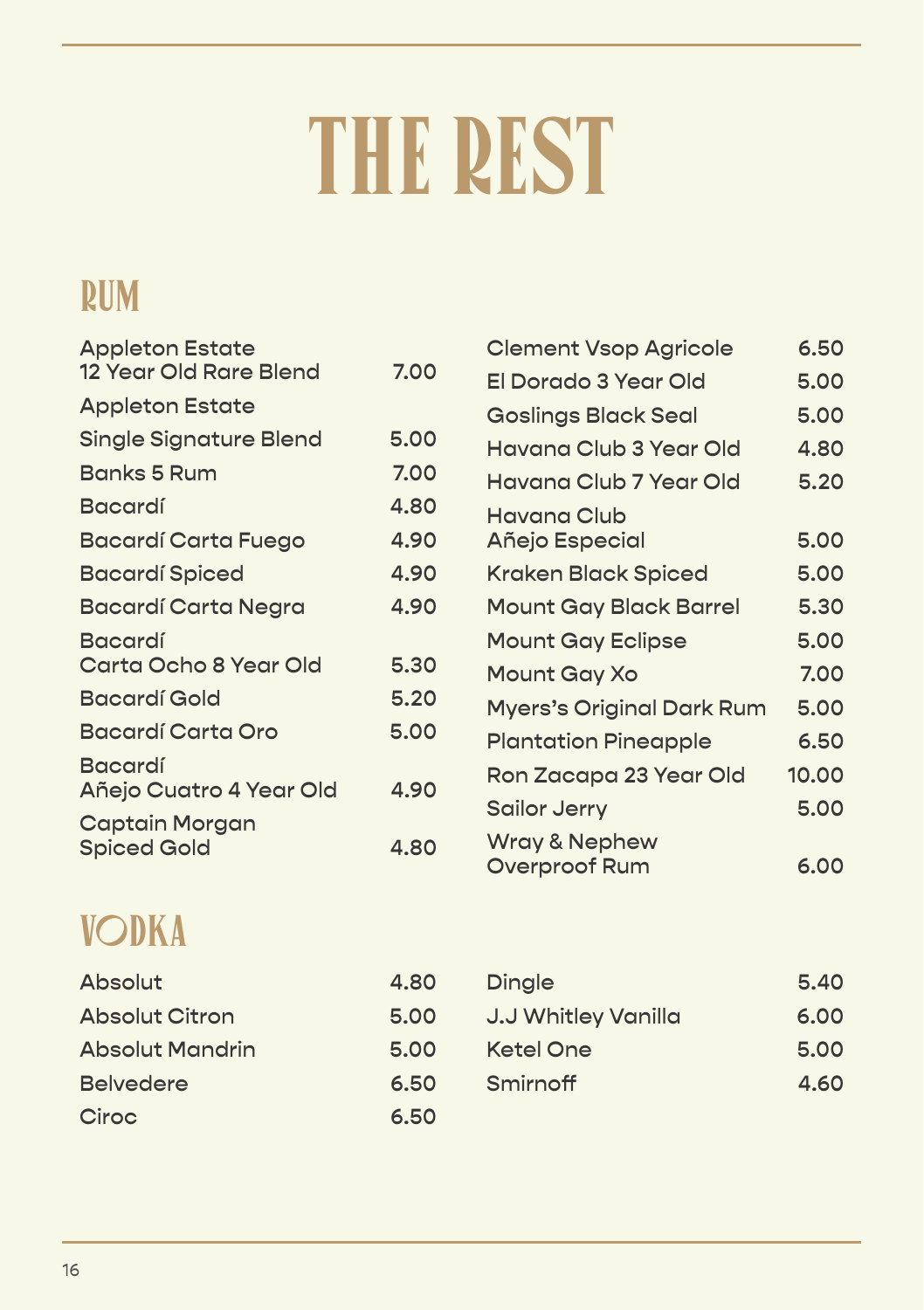### **TEQUILA**

| <b>MINERALS</b> |  |
|-----------------|--|
|-----------------|--|

| Don Julio Añejo                            | 8.00 |
|--------------------------------------------|------|
| Don Julio Blanco                           | 6.50 |
| Don Julio Reposado                         | 7.00 |
| Jose Cuervo<br><b>Tradicional Silver</b>   | 4.80 |
| Jose Cuervo<br><b>Tradicional Reposado</b> | 4.80 |
| <b>Jose Cuervo Especial</b>                | 4.80 |
| <b>Patron Silver</b>                       | 7.50 |

### **BRANDY**

| <b>Hennessy VS</b>      | 5.50  |
|-------------------------|-------|
| Hennessy XS             | 18,00 |
| Hine VSOP               | 12.00 |
| <b>Remy Martin VSOP</b> | 6.50  |

| Coke                        | 2.50 |
|-----------------------------|------|
| Diet Coke                   | 2.50 |
| Coke Zero                   | 2.50 |
| Fanta                       | 2.50 |
| <b>Red Bull</b>             | 3.80 |
| <b>Sprite Zero</b>          | 2.50 |
| <b>Ballygowan Sparkling</b> | 2.50 |
| <b>Ballygowan Still</b>     | 2.50 |
| Britvic 55 Orange           | 2.50 |
| <b>Britvic 55 Apple</b>     | 2.50 |
| <b>Britvic Orange</b>       | 2.50 |
| <b>Britvic Cranberry</b>    | 2.50 |
| Old Jamaica Ginger Beer     | 2.50 |

### LIQUEUR COFFEES

| Irish          | 6.00 |
|----------------|------|
| Calypso        | 6.00 |
| Royale         | 6.50 |
| <b>Baileys</b> | 6.00 |
| Italian        | 6.00 |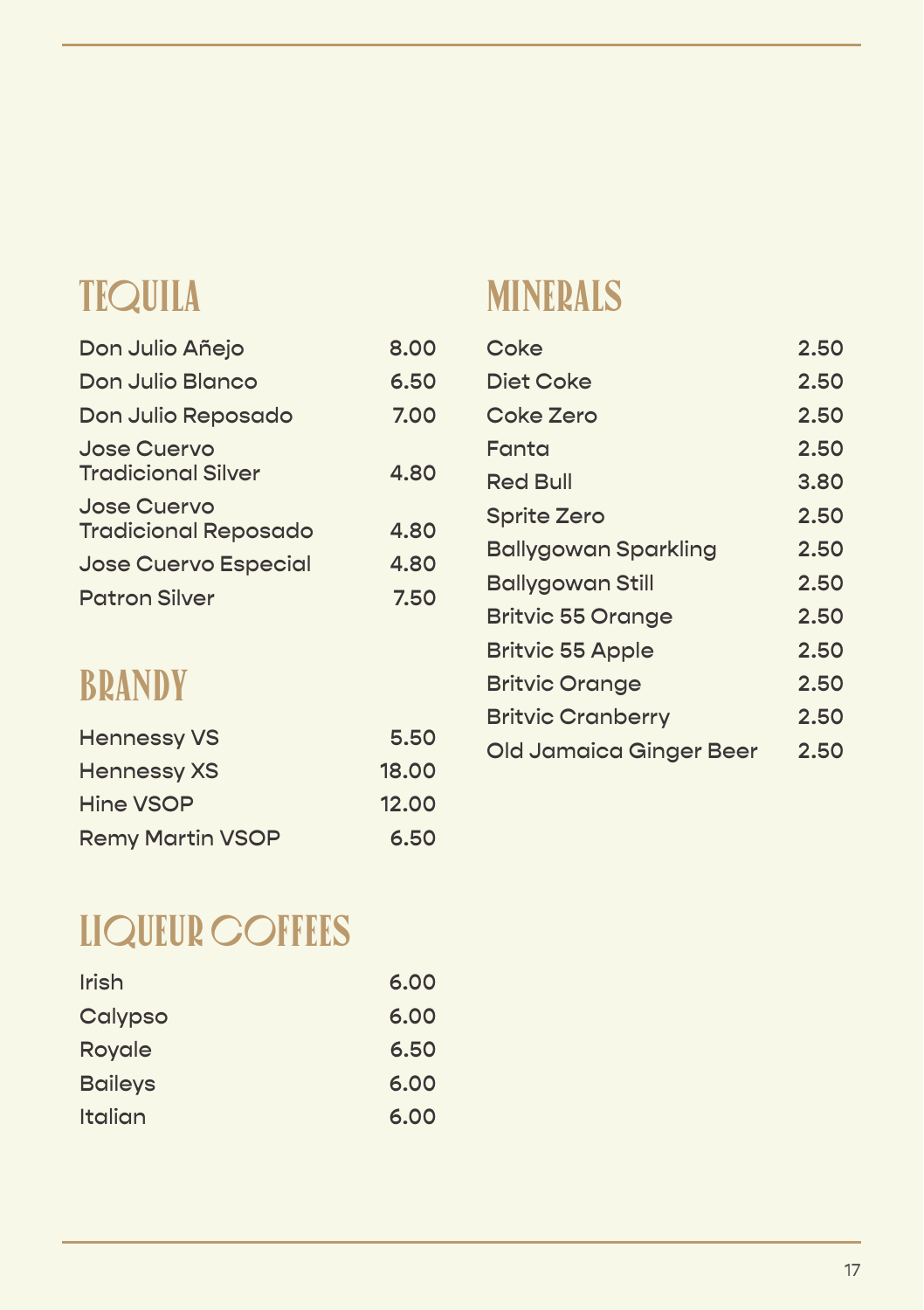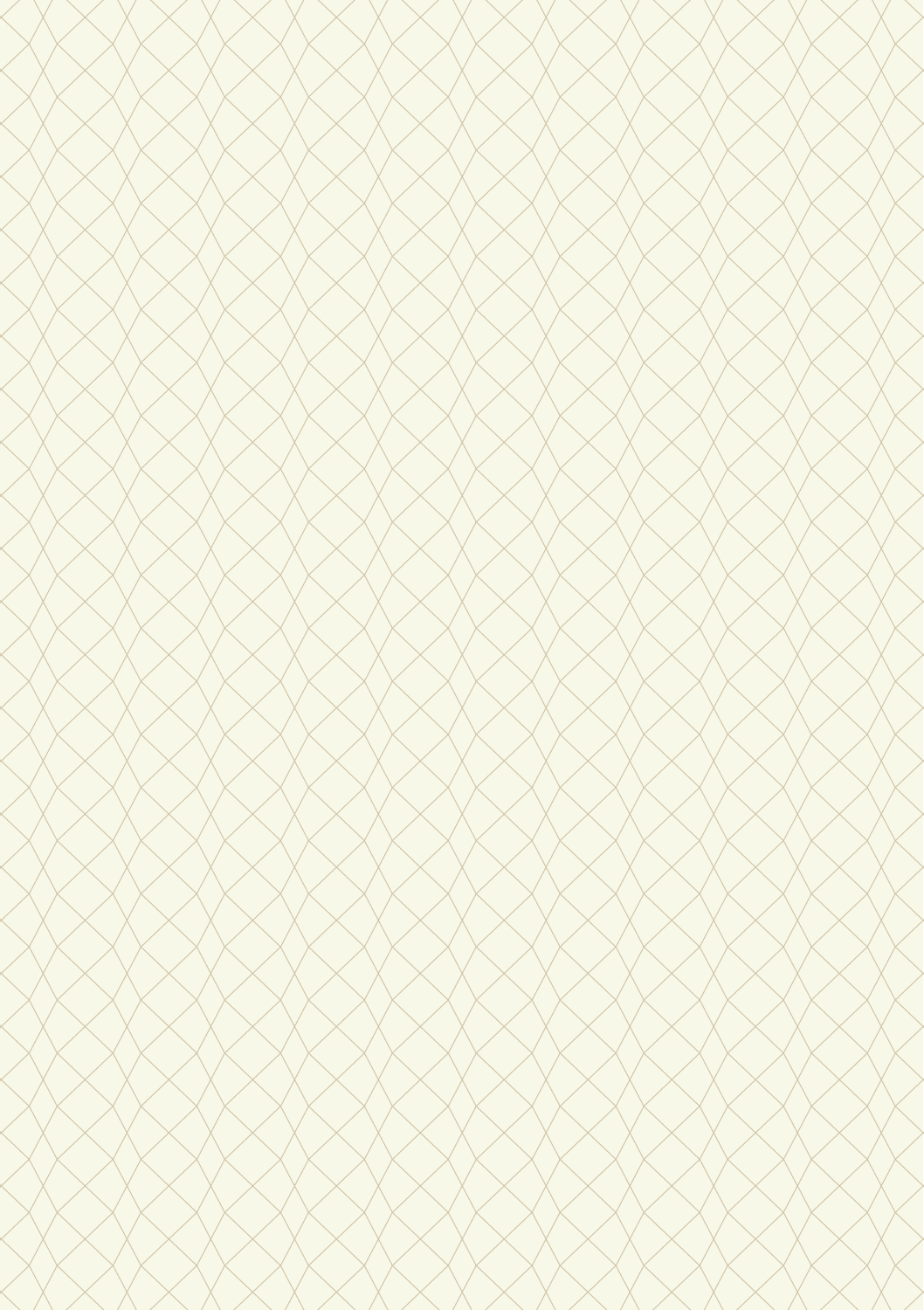## TOO MUCH of anything is bad, **BUT TOO MUCH GOOD WHISKEY** is barely enough.

**MARK TWAIN**